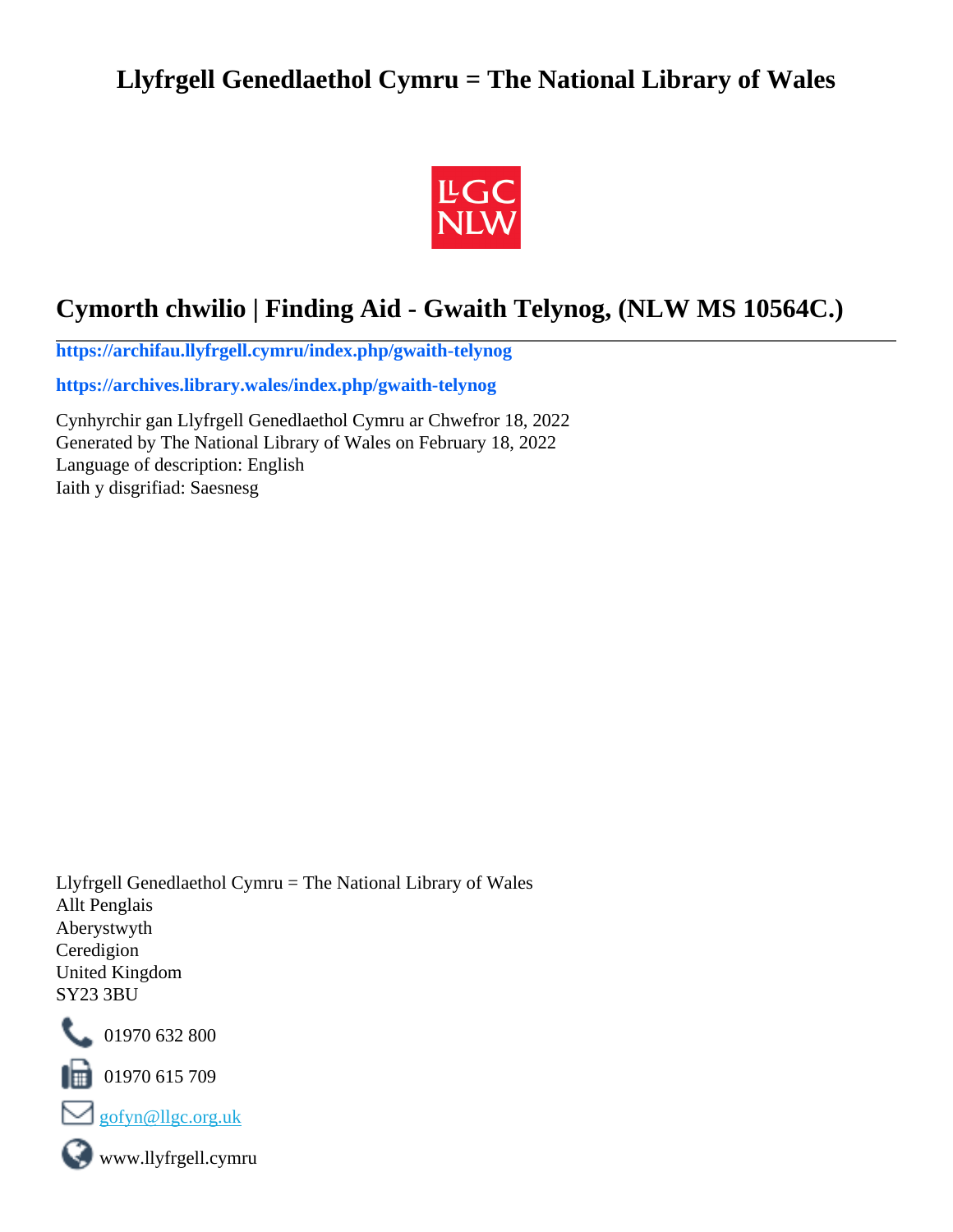# Tabl cynnwys | Table of contents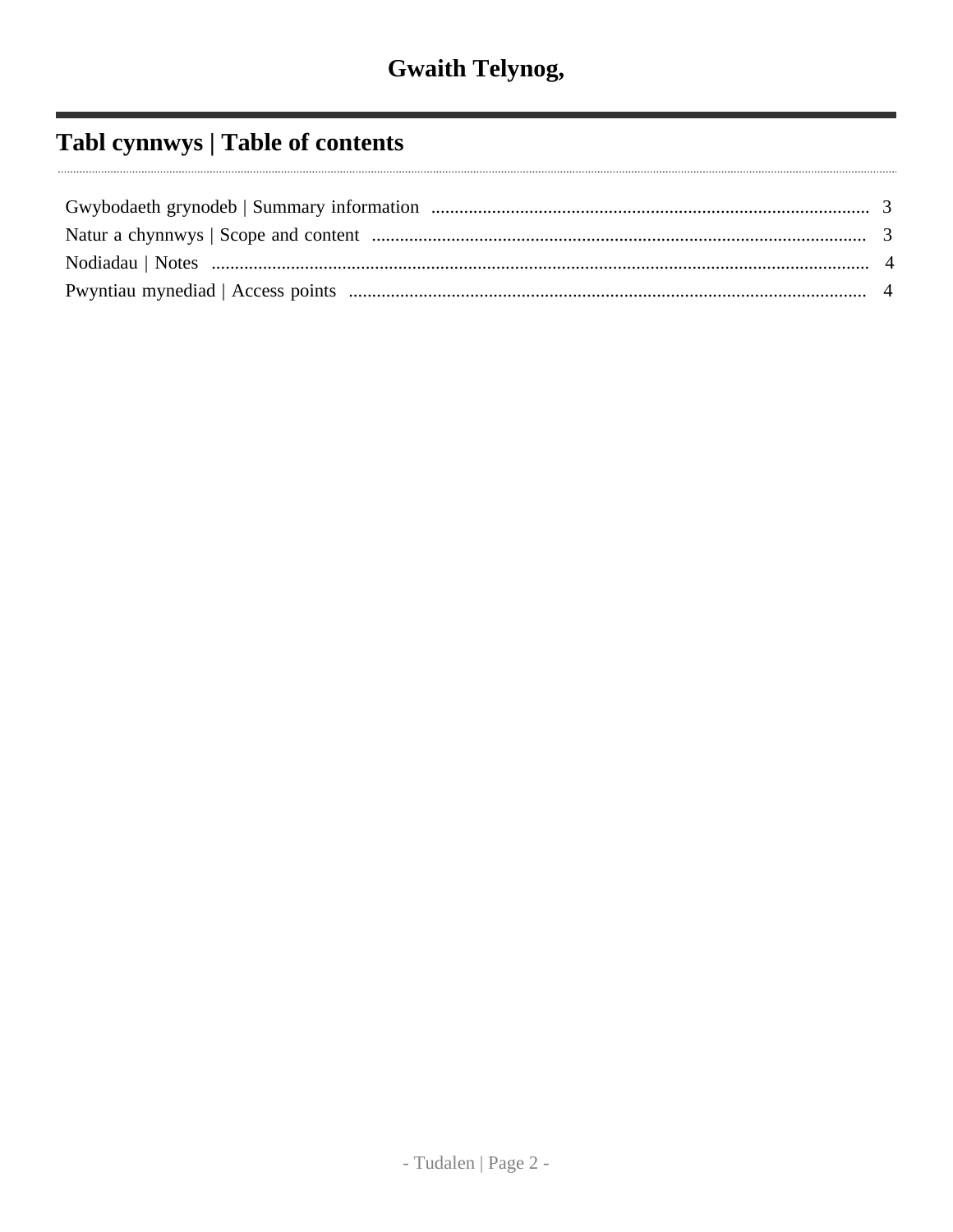## <span id="page-2-0"></span>**Crynodeb o wybodaeth | Summary of information**

| <b>Lleoliad   Repository:</b>                                                       | Llyfrgell Genedlaethol Cymru $=$ The National Library of Wales |
|-------------------------------------------------------------------------------------|----------------------------------------------------------------|
| Teitl   Title:                                                                      | Gwaith Telynog,                                                |
| Cod cyfeirnod  <br><b>Reference code:</b>                                           | <b>NLW MS 10564C.</b>                                          |
| Virtua system control<br>number [alternative]:                                      | vtls004565819                                                  |
| <b>Dyddiad</b>   Date:                                                              | 1869-1902. (dyddiad creu   date of creation)                   |
| Lleoliad ffisegol  <br><b>Physical location:</b>                                    | ARCH/MSS (GB0210)                                              |
| Dyddiadau creu,<br>golygu a dileu   Dates<br>of creation, revision<br>and deletion: | September 2008.                                                |
| Nodyn   Note<br>[generalNote]:                                                      | Title based on contents.                                       |
| Nodyn   Note<br>[generalNote]:                                                      | Preferred citation: NLW MS 10564C.                             |

## <span id="page-2-1"></span>**Natur a chynnwys | Scope and content**

A letter, 1896, from David Watkin Jones ('Dafydd Morganwg') to John Daniel Evans with transcripts of unpublished poems by Thomas Evans ('Telynog'); a postcard, 1902, from William Jones, M.P., to J. D. Evans at Goginan, Cardiganshire; an unsigned letter, 1900, containing a brief history of the Baptists in Goginan and district; and a hymn-tune entitled 'Goginan' by William Aubrey Williams ('Gwilym Gwent'), 1869.